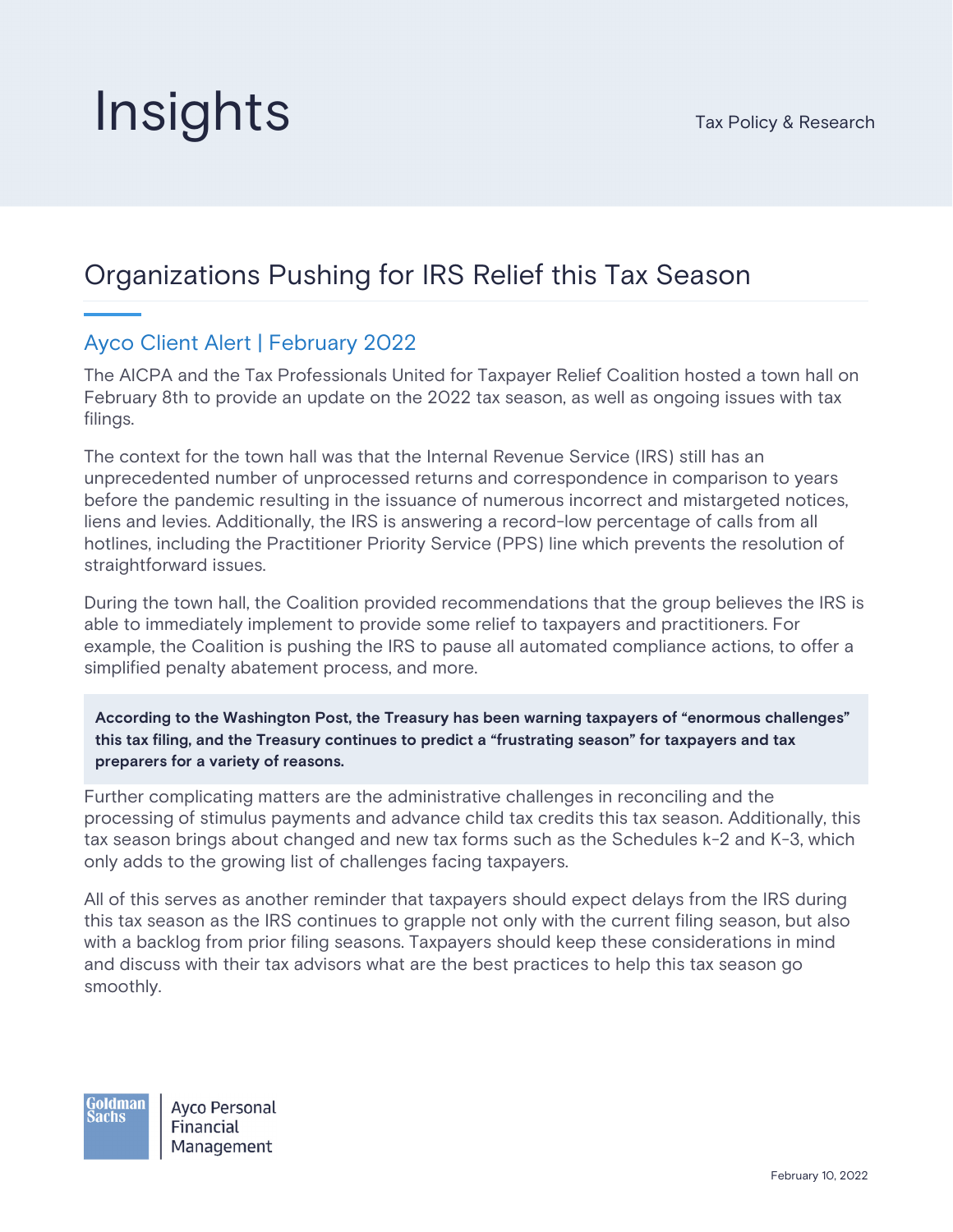Advisory services offered by The Ayco Company, L.P. d/b/a Goldman Sachs Ayco Personal Financial Management ("Ayco Personal Financial Management" or "Ayco") and United Capital Financial Advisers, LLC d/b/a Goldman Sachs Personal Financial Management ("GS PFM"), both registered investment advisers and affiliates of Goldman Sachs & Co. LLC ("GS&Co.") and subsidiaries of The Goldman Sachs Group, Inc., a worldwide, full-service investment banking, broker-dealer, asset management, and financial services organization. Advisory services are offered through Ayco or GS PFM respectively, and brokerage services are offered through GS&Co. and Mercer Allied Company, L.P. (a limited purpose broker-dealer), both affiliates of Ayco and members FINRA/SIPC.

This presentation is for informational and educational purposes only and is not a substitute for individualized professional advice. The information provided should not be construed as personal financial planning, investment, tax or legal advice. No investment decisions should be made using this data.

Articles were commissioned and approved by Ayco and/or GS PFM, but may not reflect the institutional opinions of Goldman Sachs Group, Inc., Goldman Sachs Bank USA or any of their affiliates, subsidiaries or divisions. Ayco or GS PFM have no obligation to provide any updates or changes to this data. Information is subject to change without notice.

Any advice contained in the communication including attachments and enclosures is intended for the sole use of the addressee and is limited to the facts and circumstances actually known to the author at the time of this writing.

Any retirement planning information, including, but not limited to, information regarding your retirement account(s), included in this presentation is for informational and educational purposes only and is provided solely on the basis that it will not constitute investment or other advice or a recommendation relating to any person's or plan's investment or other decisions, and neither Ayco nor GS PFM are a fiduciary or advisor with respect to any person or plan by reason of providing the material or content herein including under the Employee Retirement Income Security Act of 1974, the Internal Revenue Code or Department of Labor Regulations. Unless Ayco or GS PFM has agreed in writing to provide discretionary investment management services to your retirement account, you understand that all investment decisions concerning your retirement accounts are made by you, without any advice or recommendations from Ayco or GS PFM.

Ayco and GS PFM make recommendations based on the specific needs and circumstances of each client. Clients should carefully consider their own investment objectives and never rely on any single chart, graph, or marketing piece to make decisions. Investing involves risk, and investments may lose value. There are no investment strategies that guarantee a profit or protect against loss.

In their capacity as investment advisers, Ayco or GS PFM may prepare reports that reflect a client's overall investment portfolio and financial position based on information provided to Ayco or GS PFM by their respective clients, which neither Ayco or GS PFM certifies for accuracy or completeness. Neither Ayco or GS PFM provide attest or compilation services and they do not prepare, present, audit, review or examine prospective financial information or express any opinion as to the accuracy or validity of that information.

Ayco may provide tax advice, bill pay and bookkeeping services to their clients in accordance with client agreements. Tax advice is provided as part of Ayco's comprehensive financial planning services, which are not related to the preparation or presentation of financial statements. Ayco does not provide accounting advice to their clients. Goldman Sachs & Co. LLC does not provide accounting or tax advice to its clients, unless explicitly agreed between the client and Goldman Sachs & Co. LLC. GS PFM does not provide tax, or accounting advice. All clients should be aware that tax treatment is subject to change by law, in the future or retroactively, and clients should consult with their tax advisors regarding any potential strategy, investment or transaction. Certain tax matters may require you to consult with your tax counsel. You should consult with your tax preparer regarding implementation of tax advice.